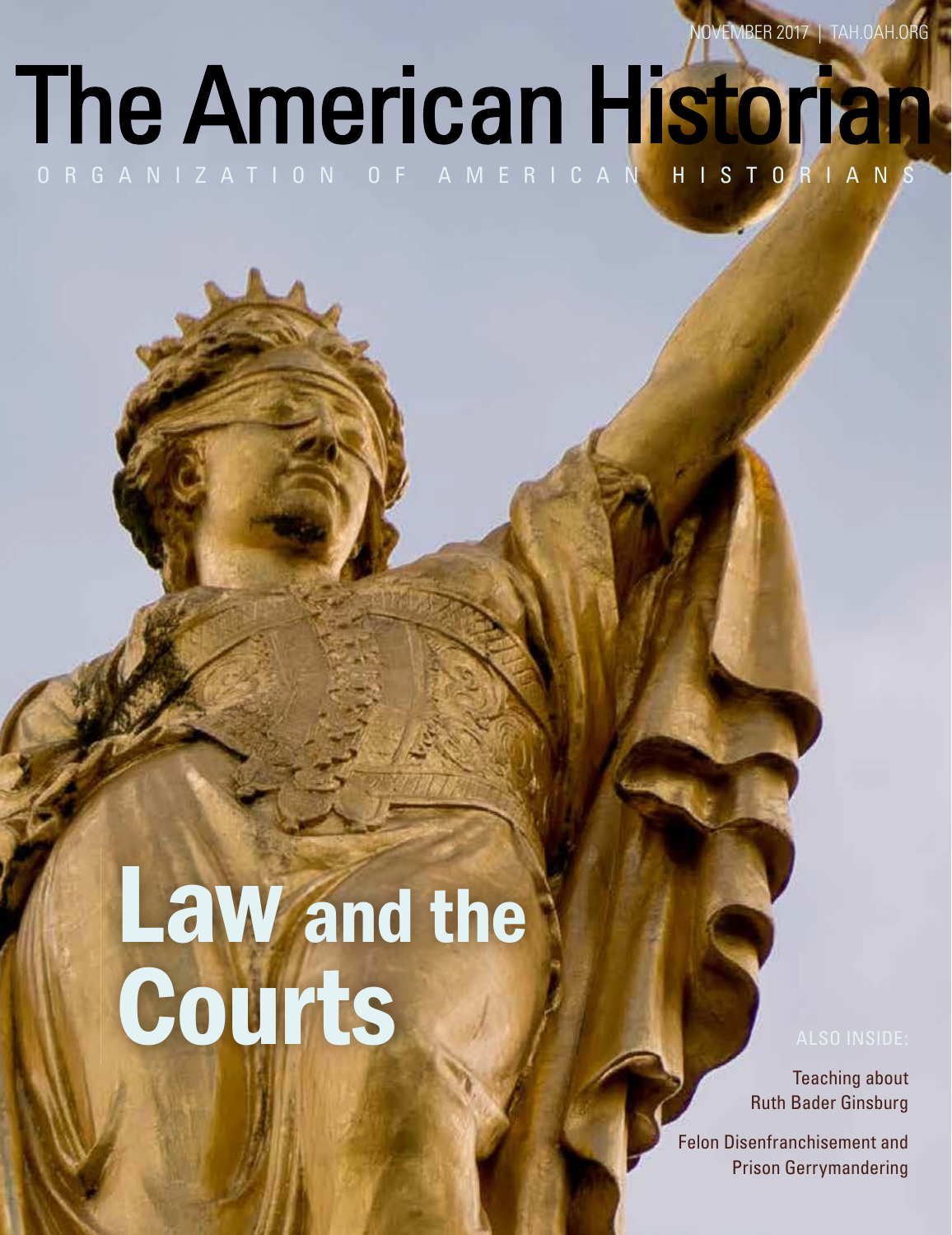

ne May morning in 1906 while Lurena Roebuck's husband was at work, a white saloon owner named John Leonard came to her house and offered to buy twenty acres of her land. While the title to the land in question was in dispute, Roebuck initially refused. "I told him…that I did not want to sell it," the Alabama woman said, "and he said that makes no difference he wanted to buy it." Eventually, though, Leonard pressured Roebuck into taking \$35 for what she believed was twenty acres. He

presented her with a legal document to sign, and unable to read well, she signed it.

Shortly afterwards, Roebuck discovered that the documents she had signed granted Leonard all eighty acres of her land, property she later testified was worth \$2,400. Upon learning this, Roebuck confronted Leonard at his saloon and offered him \$35 to return her land. If he refused, she told him, "I would try the law about it." In reply, Leonard told her "to tell [your] lawyer to pop his whip." "I told him all right," Roebuck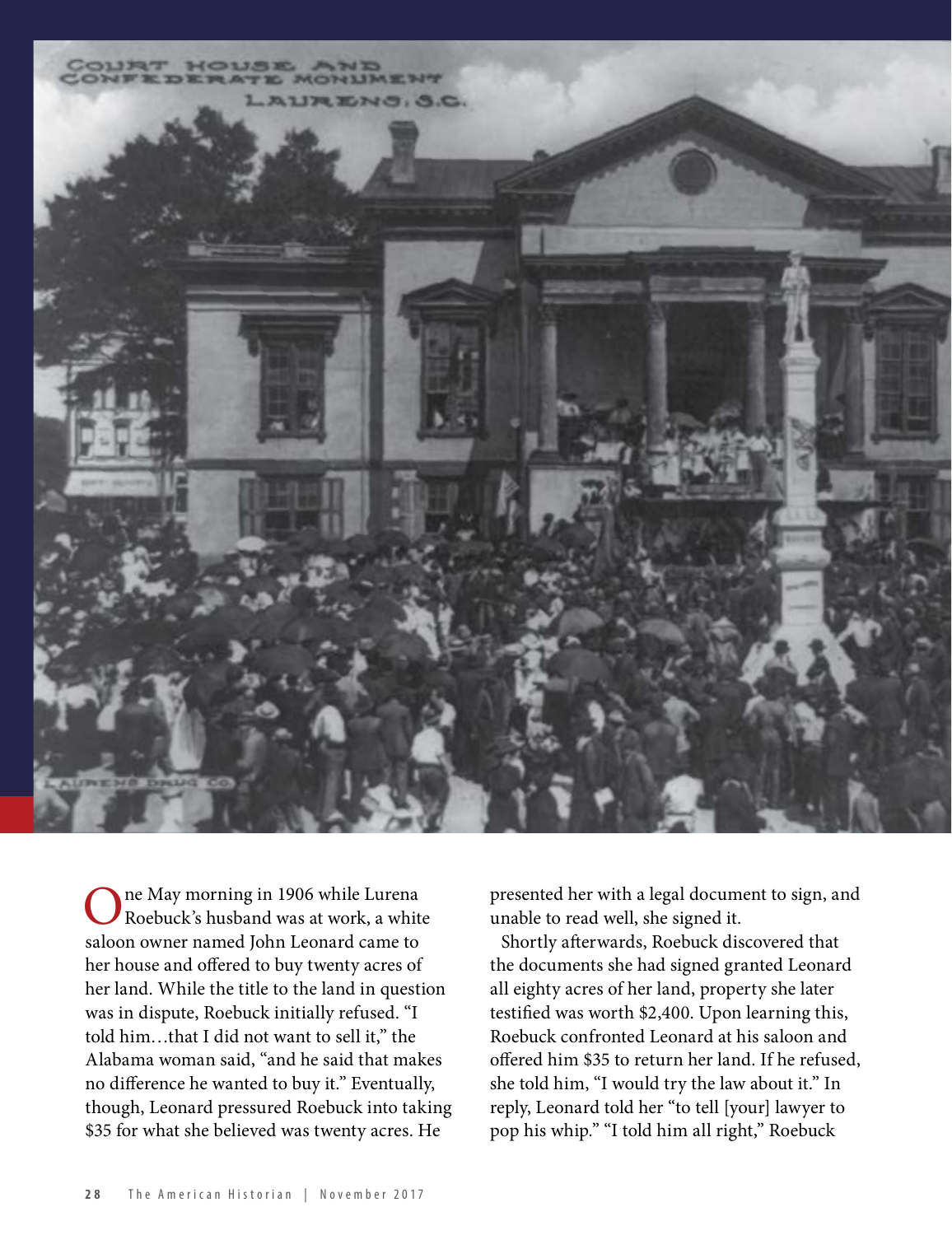

COURTESY LIBRARY OF CONGRESS

## Rethinking the Role of the Courts in the Lives of Black Southerners

Melissa Milewski

said, and "then I left." Although she was a black woman in the Jim Crow South, Roebuck understood the law as a legitimate remedy to her problem. She had pursued civil action against whites before and could do so again.<sup>1</sup>

For years, black southerners' ability to vote has been a key framework around which southern history is viewed. Focusing largely on the vote, however, leads to a particular story in which black southerners gradually lose the vote after Reconstruction, only to take up the fight for the

vote again in the decades immediately before the civil rights movement. The focus shifts from institutional engagement during Reconstruction and its aftermath to resistance largely outside of white political institutions during the period of Jim Crow. For a large portion of this story, black men are the key actors.<sup>2</sup>

But if we widen our lens beyond voting rights and consider participation in government institutions—including participation in the courts—a different narrative emerges. Even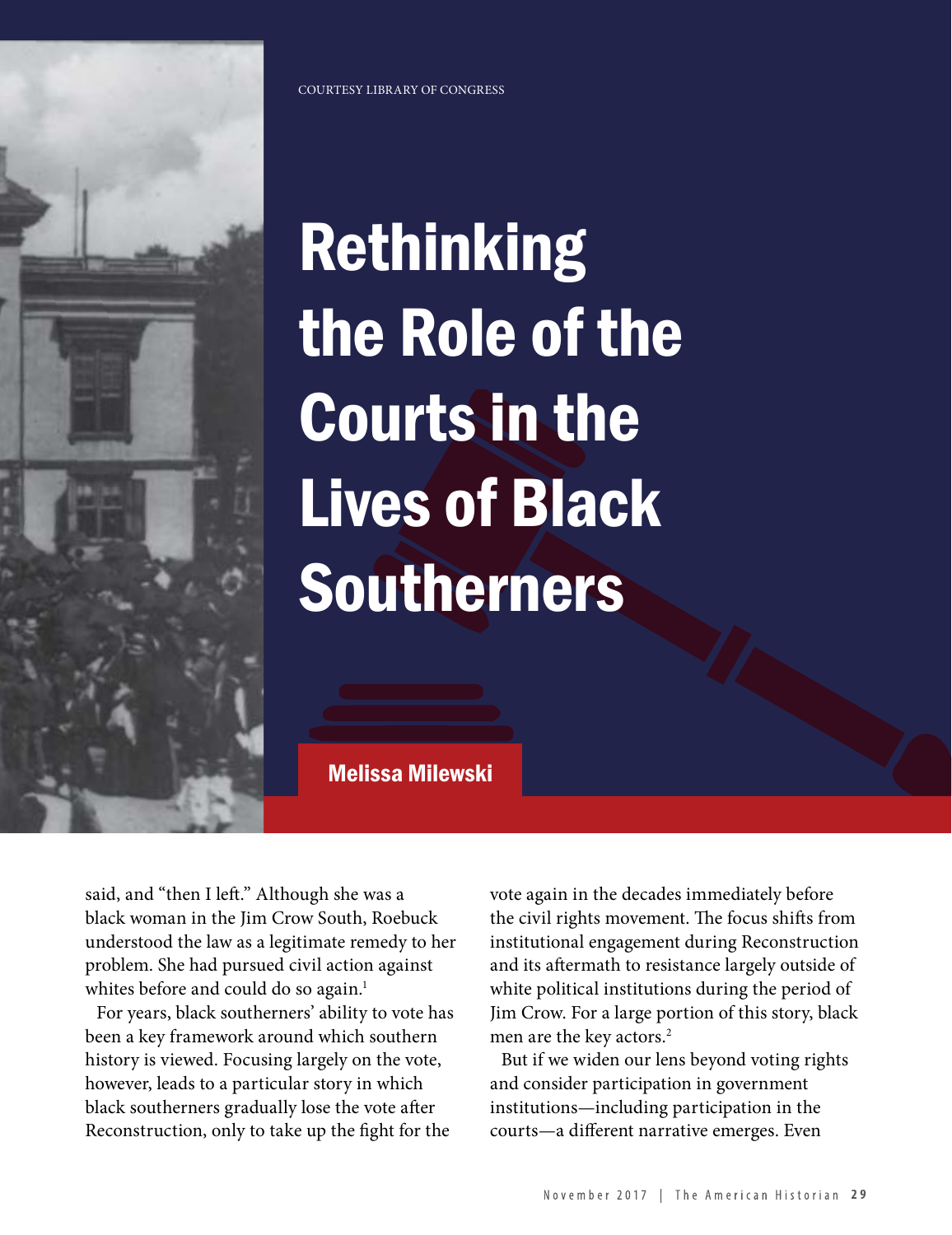If we widen our lens beyond voting rights and consider participation in government institutions—including institutions—including participation in the courts—a courts—a different narrative emerges.

when black southerners no longer could exercise the right to vote or act within other government institutions, some remained able to operate within their states' civil courts. In contrast to criminal cases, in which black litigants typically had little choice in whether to enter the courtroom, many black civil litigants initiated their cases, making the decision to bring their dispute before a white-dominated forum.3 Lurena Roebuck, for instance, brought a suit against the white saloon owner John Leonard, not the other way around. While these civil cases involving black litigants occurred during Reconstruction, they also continued to take place in the decades after Reconstruction, regularly coming before southern courts from 1865 to 1950. My research unearthed 1,377 civil cases with black litigants across eight southern state supreme courts between 1865 and 1950. While all of these cases eventually reached a southern state's highest court, the archival case files I found—which include detailed records of both the lower court trial and the appeal—tell stories of African Americans whose lives were much like other black southerners in the South at the time.<sup>4</sup> In about a third of these cases, black southerners litigated cases against other African Americans; in the other two-thirds, the cases took place against whites.<sup>5</sup> The litigants were black community members, former slaves and former masters, black tenants and white landowners, black and white neighbors, and shopkeepers and their customers.

This framing of southern history looks

substantially different from histories focused on black voting rights. Unlike the narrative around voting rights in which political participation stops and starts, at no time did black southerners stop participating in the courts. Instead, their cases shifted as politics and society changed. And it was not just black men litigating these cases; black women such as Lurena Roebuck served as litigants in 41 percent of the civil cases between black and white litigants examined.<sup>6</sup> Moreover, not only did black southerners successfully access a white institution, at times they gained exactly what they wanted from it. Even as black southerners' ability to vote sharply declined at the turn of the twentieth century and people of color experienced vast injustice in criminal cases, black southerners won the majority of these civil cases against whites across all eight state supreme courts throughout the period 1865 to 1950.<sup>7</sup> These cases are clearly not representative of all the civil cases heard by lower courts throughout the South. They show, though, that some black southerners could litigate civil cases and even win. Moreover, in many of the lower court trials of these cases, black litigants also found success in their claims against whites.8 At the height of Jim Crow, Lurena Roebuck successfully pursued a case against John Leonard before the local county court and received a decision invalidating his claim to her land. When the white man appealed the lower court's decision, she defended her claim in the Supreme Court of Alabama and once again received a decision in her favor.<sup>9</sup>

But continued participation in the legal sphere had limits that political participation at the ballot box did not. Because of the barriers to bringing a legal claim, the number of black litigants able to participate in civil actions in southern courts was far less than the number of African Americans able to vote before disfranchisement set in. Moreover, while voting was relatively straight-forward (depending on the state and the time), a legal case required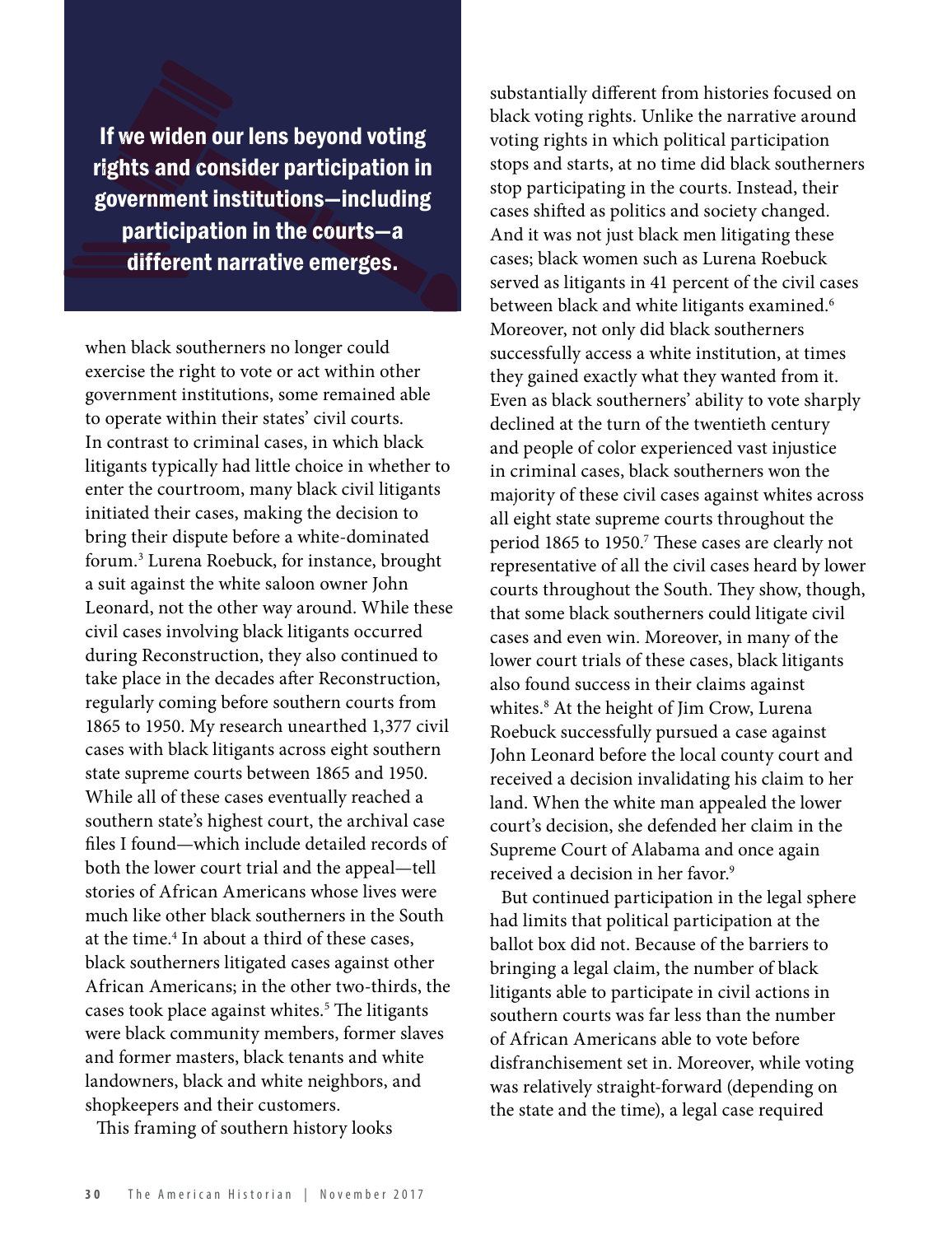The Boyle County Courthouse, in Kentucky. Through civil cases, black southerners were able participate—albeit in a limited manner—in government institutions during the Jim Crow era.

COURTESY LIBRARY OF CONGRESS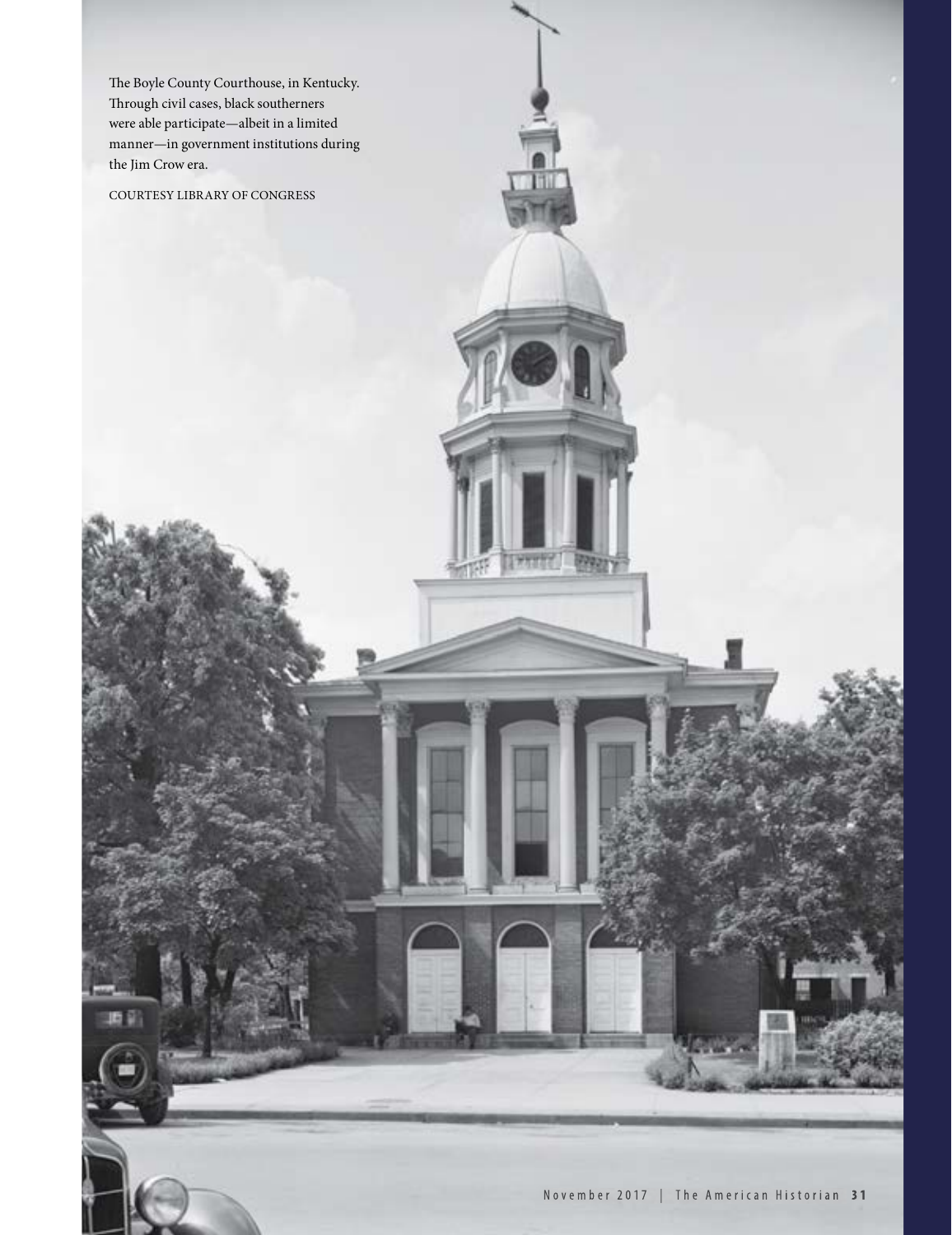white intermediaries, including white lawyers, white judges, white jury members and in many cases white witnesses. For these reasons, African Americans' civil cases were seen by whites as far less threatening than the black vote. While whites' general view of many civil cases as nonthreatening allowed them to continue, the role of whites in such cases and their limited numbers constrained these suits as well.

The story of African Americans' involvement in the civil courts between 1865 and 1950, then, is an account of how they negotiated a white-dominated institution under enormous

became increasingly standardized around the South at the end of the nineteenth century, however, the kinds of civil cases that black southerners were able to litigate against whites in their state's highest court narrowed. During the first two decades of the twentieth century, the vast majority of such cases were over fraud or personal injury and emphasized the ignorance, lack of business experience, or vulnerability of the black litigants. Then, beginning the 1920s as the political landscape of the United States began to change with the Great Migration, the kinds of civil cases black litigants were able to

constraints. For one, the kind of case they brought mattered. Black litigants had particular success gaining access to the courts with the kinds of cases that whites viewed as nonthreatening or as supportive of white supremacy. In civil cases between black and white

The story of African Americans' Americans' involvement in the civil courts between 1865 and 1950, then, is an account of how they negotiated a a white-dominated institution under enormous constraints.

litigate against whites in state supreme courts shifted once more, broadening and including more and more claims that sought justice for more than just individuals.10

Even if black litigants had the right kind of case for the time period, they generally had to work through the intermediary of a

litigants, cases litigated by black individuals over matters relating solely to their own families were far more common than cases explicitly challenging racial inequality. The kinds of cases that African Americans were most able to litigate in appellate courts also changed over time, as society and their political power shifted. In the three and a half decades after the Civil War, many appellate civil cases between black and white litigants involved white men's bequests to their former slaves or employees. In a number of other cases, black litigants took on whites over economic disputes over contracts, transactions, and property. As African Americans became disfranchised and segregation white lawyer who had very different ideas and beliefs than their own. In appellate civil cases between white and black litigants in the eighty five years after the Civil War, black litigants almost always had white lawyers representing them. In many cases, white lawyers were willing to take on black clients in civil matters when cases promised a large reward from a corporation or estate. In other suits over less lucrative items, white lawyers might still take on black clients because of personal connections with the black client, out of a sense of paternalism, out of a feeling of professionalism, or, in a few cases, because of their political preferences. Whatever their reasons, the vast majority of white lawyers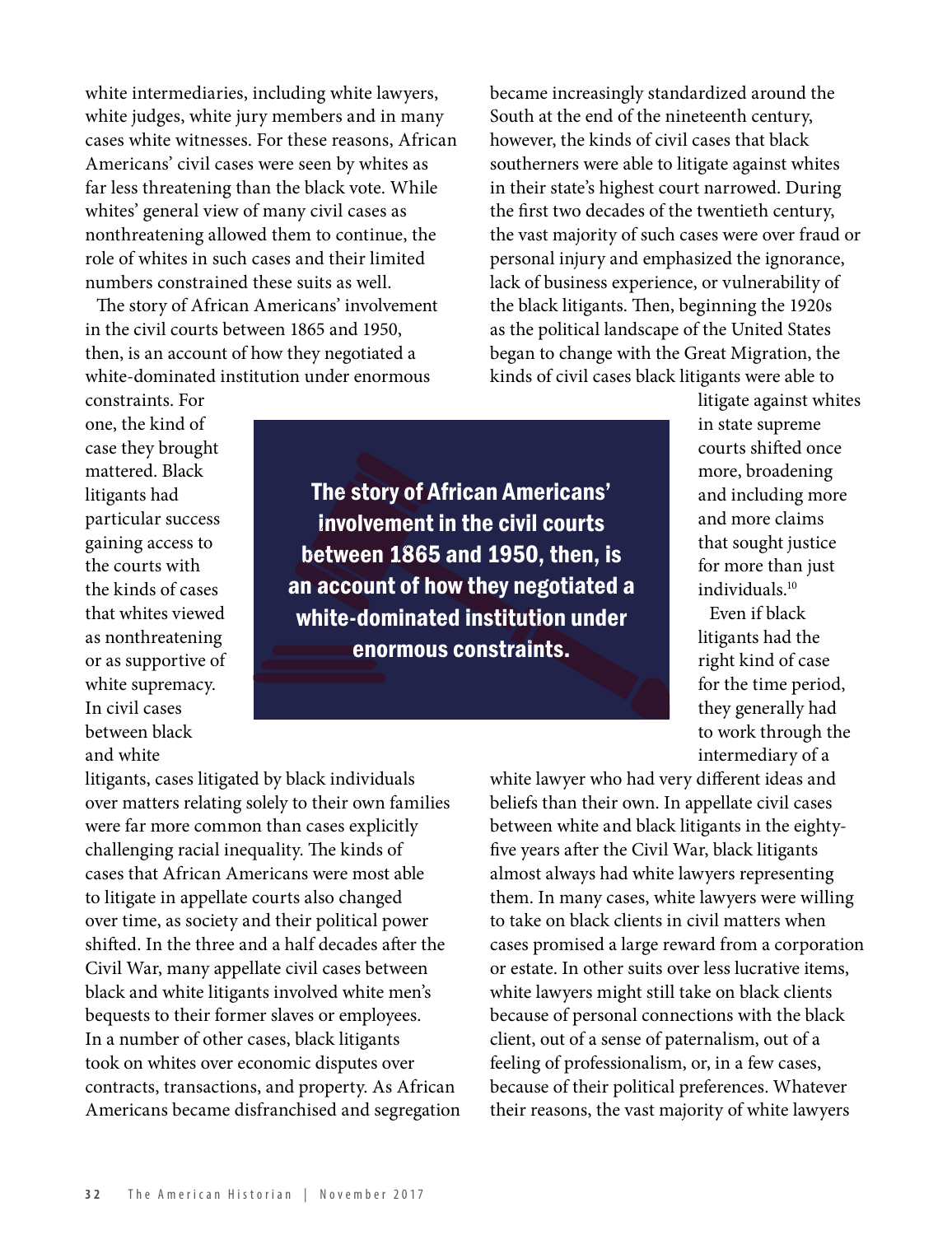were native southerners who had served in the war for the Confederacyand practiced law in the decades immediately after. <sup>11</sup> Using such lawyers enabled cases to move forward, but also limited the kinds of civil cases black southerners could litigate and the types of arguments that their lawyers would make.

The final sets of white gatekeepers were the white or almost-all white juries and largely white judges in trial courts, and the panels of (almost always) white appellate justices in appeals courts.12 Having the right kind of case, strong legal claims, and a white lawyer helped in convincing these parties to decide in one's favor. In many civil cases between black and white litigants that reached state supreme courts, local whites also testified in black litigants' favor in the case's initial trial. But African American litigants played a part in convincing these juries and judges to decide in their favor as well.<sup>13</sup> In the local trials of these cases, many black litigants recognized the interests of the people wielding power in this realm and framed their testimony to appeal to such parties. At various times, different strategies were more effective. Despite the vast social and economic differences across the South, African American legal strategies shifted across the South as a whole at different points in time.

In playing a part in getting whites on their side, African Americans often had little formal knowledge of the law or the courts. However, in the many decades following the Civil War, black southerners drew on a keen understanding of race relations. They had lived their lives negotiating the careful balance of race relations in the South and often understood what whites wanted to hear. Thus, in the aftermath of the Civil War, some litigants emphasized their loyalty to their former masters during the war. Likewise, at the turn of the century as whites sought to justify disfranchisement and segregation, a number of black litigants emphasized their own inability to read and their

lack of financial understanding. Lurena Roebuck characterized her reading and writing abilities as "not much" and told the court, "I have never had any experience in business affairs. I know nothing about land numbers. I do not know how many acres of land there are in quarter sections."<sup>14</sup>

Despite often having little legal training, in the nineteenth and early twentieth centuries African Americans also lived in communities that were saturated in the law. Courthouses often sat in the center of southern county seats with the rest of the town radiating out from it. There, in such courthouses, many members of communities gathered when court was in session to hear the day's cases, and then carried talk and gossip about the cases to the surrounding area.<sup>15</sup> Living in such communities and often coached by their lawyers during the trial process, African Americans could sometimes draw on an understanding of relevant points of the law to shape their testimony and negotiation of the legal system.

Throughout this period, both black and white southerners also drew on their long histories together as they litigated cases against each other. In two-thirds of these cases during Reconstruction and about a third of cases in the two decades after Reconstruction, men and women who had been considered property or their children sued the very people who had owned them or their former owners' heirs.16 This shared past could be used by both sides to enhance their claims—by black litigants to gain white witnesses for their cases and to align their claims with powerful local whites, and by white litigants to damage the reputations of black litigants and turn white jurors and judges against them.

In the end, despite the many barriers African Americans faced in the legal system, when their civil cases against whites reached state supreme courts, the appellate courts examined ruled in African Americans' favor 59 percent of the time.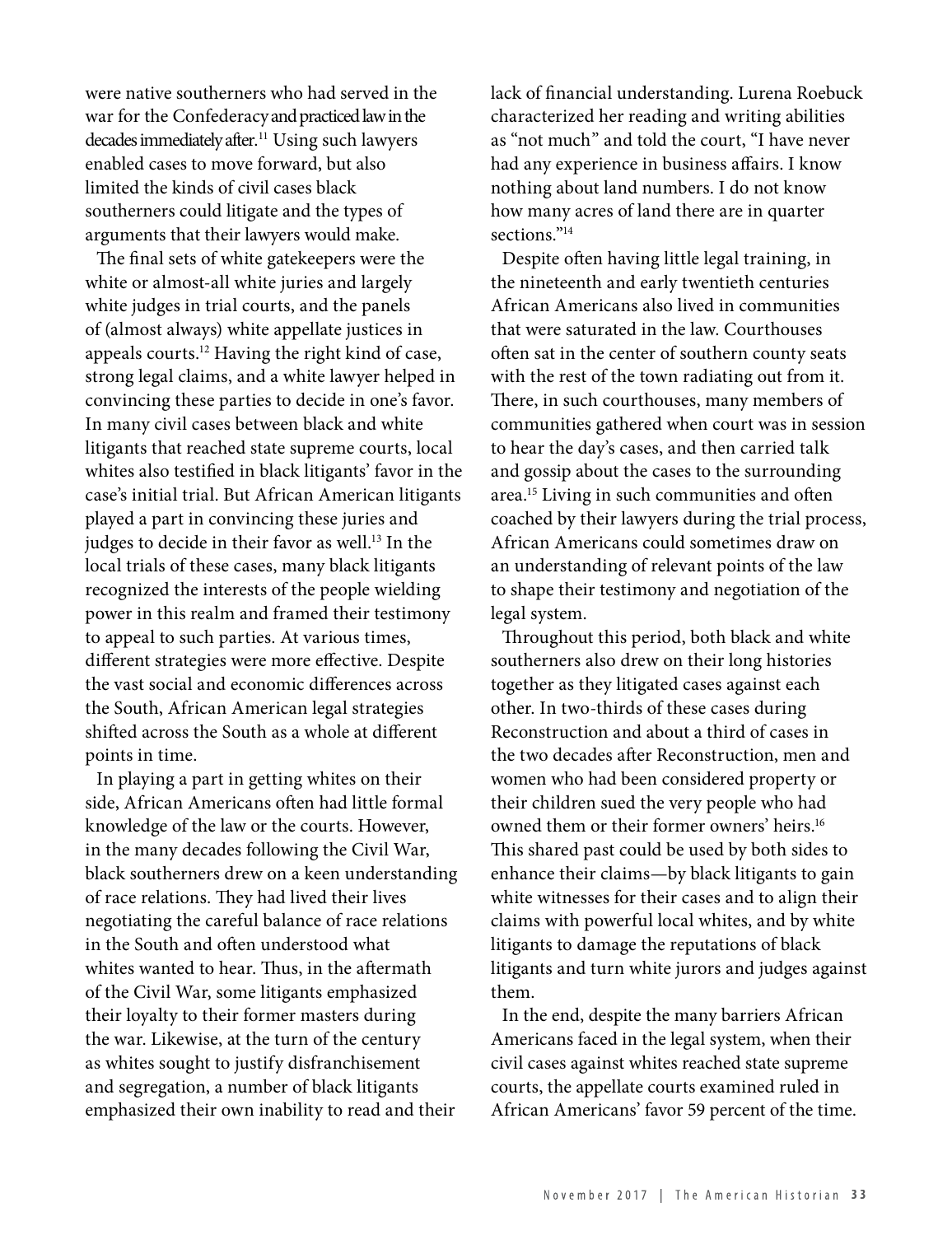Often, in cases that received favorable decisions, black litigants and their lawyers managed to align their civil cases with whites' interests and the interests of white supremacy. At the very least, they generally made it appear that such a decision would not diminish white power in the South. In some cases, a decision for a black litigant upheld whites' ability to bequest their property to whom they desired; at other times, a decision in a black litigants' favor upheld precedents about property and contracts. In still other cases, such a decision spotlighted black inequality and vulnerability or worked to paper over the vast injustices occurring elsewhere around the South. The decision of the Supreme Court of Alabama in favor of Roebuck, for instance, highlighted her inequality with the man who had allegedly cheated her out of her land: "We have, then, an unlettered, ignorant woman, 22 years old, who owned 80 acres of land, who was sought out by a man experienced in affairs, and a real estate dealer."17 At a time when African American men had recently been disfranchised in Alabama, such a decision worked to uphold the ideas of white supremacy that enabled disfranchisement and segregation to occur even as it had economic benefits for Roebuck.

But when African Americans' cases directly confronted the interests of large numbers of whites in a substantial way, even when they appealed to rights such as property, in a number of cases they were unsuccessful. For instance, Mary Ray, a black woman in late-nineteenthcentury North Carolina, brought a civil suit in 1889 against the local county commissioners, the most powerful white men in the county where she lived. Her suit pointed to a deed to her father to claim the land upon which the local courthouse and jail were located. If successful, her suit would have put the local courthouse and jail at risk and have raised taxes for whites in the community. In the end, even after she managed to remove her suit to another county, she met an uncommon number of barriers in her litigation,

and found her civil action unsuccessful at both the local and state levels.18 Similarly, civil cases that directly challenged racial discrimination were far less successful in southern state supreme courts than most civil cases, with African Americans winning only 36 percent of such cases examined between 1865 and 1950.19

So what are the implications of these civil cases? Limited as they were in proportion to the great injustice occurring alongside them in the South, their very existence provides important insights into African American history. Once again, their occurrence reimagines African Americans' ability to negotiate the institutions of Jim Crow. As constrained as these cases were, in these suits many black southerners successfully negotiated a white-dominated government institution at a time when other government institutions were largely shut to them. As mentioned at the outset, these cases also work to shift the time frame of black political participation in the South. In the courts, instead of this battle stopping and starting, it shifted strategically as society changed. African Americans' civil cases refigure as well our understandings of the relationship between legal rights and the ability to vote. African Americans were still able to operate within a white government institution even after black men were disfranchised. However, the loss of the vote reverberated throughout their civil actions, playing a part in shifting the substance and type of civil cases black litigants could play a part in.

These cases also help change our view of who was taking part in legal battles and what they were fighting for. Rather than being only the battleground of elite civil rights lawyers, these legal disputes involving black litigants took place at a grassroots level between ordinary black and white southerners over economic matters that arose out of their daily lives. Black women, as well as black men, contested contracts, wills, transactions, property, and injury claims. Primarily litigated by individuals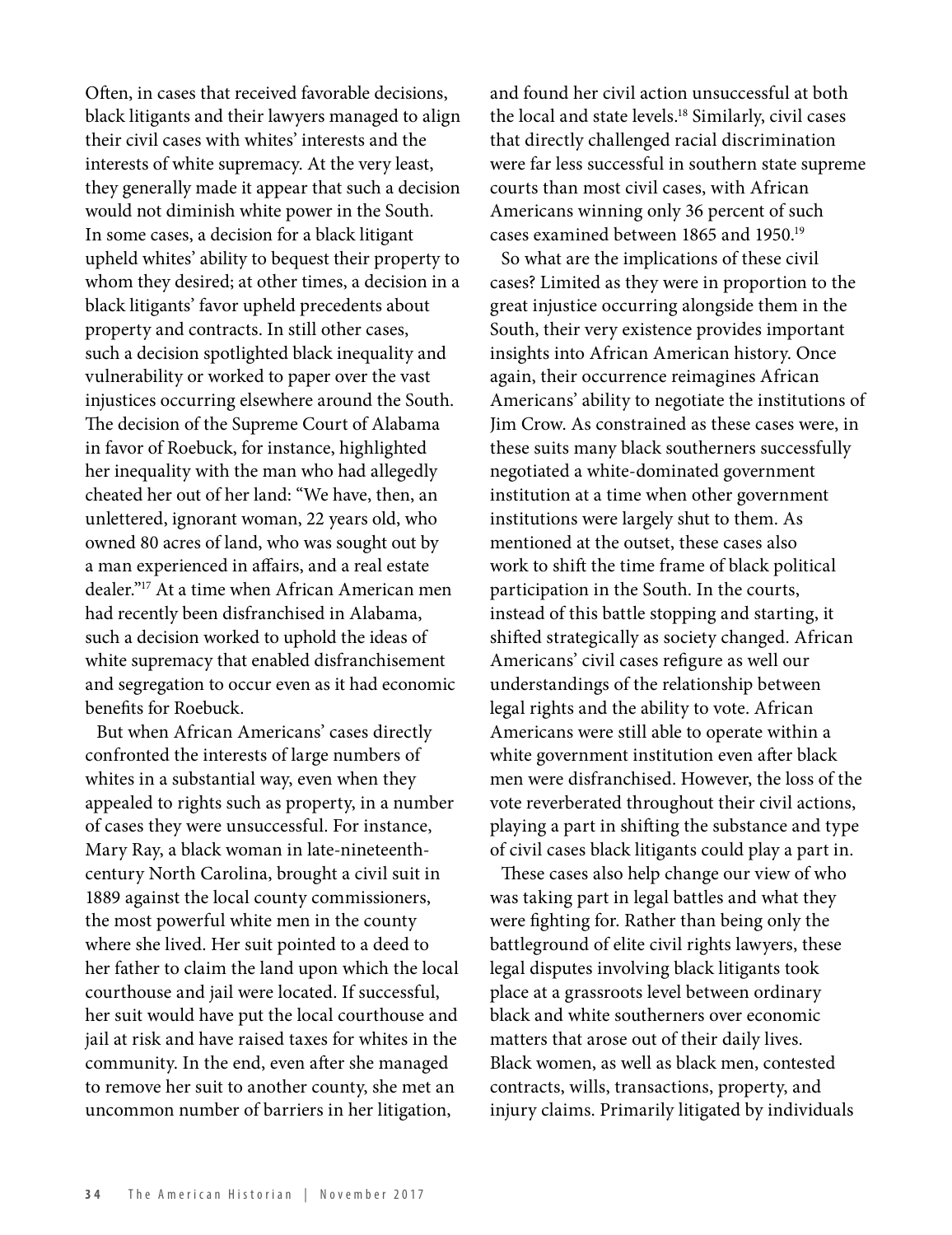without support from any larger organizations, these cases also show the role of individuals in the struggle for economic and legal rights and the opportunities as well as the limitations of individual action. These cases play a part in understanding why African Americans repeatedly turned to the courts throughout the nineteenth and twentieth centuries to fight injustice despite experiencing discrimination in the criminal justice system and many unfavorable decisions in cases challenging racial inequality. They had found that even when other government institutions were shut to them, at times the nature of the court system allowed them to continue to challenge whites in particular ways.

Finally, these suits complicate our understanding of the courts and of white supremacy. As these cases show, southern courts defy simple characterization. They were not a force that solely oppressed African Americans, but the justice they sometimes provided came with severe limitations. Although African Americans were able to win a number of civil suits and make individual economic gains, they were often unable to win suits that would lead to larger change in society or would have an impact on large groups of whites. The cases black litigants won also had to be mediated through a

series of white gate keepers who influenced the cases and arguments that could be made. These suits add greater nuance to our understanding of the system of white supremacy in the postwar South. In addition to more explicit acts of violence and discrimination, court decisions for black litigants could also uphold white supremacy.

Today, too, U.S. courts continue to defy characterization in many ways, at times upholding the rights of immigrants and members of LGBTQ communities, while at the same time playing a part in the mass incarceration of millions of people of color and overturning parts of the 1965 Voting Rights Act in the 2013 case of *Shelby County v. Holder*. Additionally, while explicit displays of white supremacy are still taking place in the U.S., as the recent events in Charlottesville, Virginia, all too vividly demonstrated, many demonstrations of white supremacy—such as these court cases—are more subtle, but remain powerful, nonetheless. Grassroots political action has also continued—now through the Black Lives Matter movement and other groups—which, just as black litigants did in the decades before, has shifted strategies and tactics to combat the issues of its day. **■IAH** 

### ENDNOTES

- 1. Archival case file and court report of *Leonard v. Roebuck*, 152 Ala. 312 (1907). The archival case file of this suit is located in the Alabama Department of Archives and History, Montgomery, Alabama.
- 2. The author is grateful to Gregory Downs for his insights at the 2017 American Historical Association conference regarding framing her research in this way. A number of exceptions to this framing exist, including Glenda Elizabeth Gilmore, *Gender and Jim Crow: Women and the Politics of White Supremacy in North Carolina, 1896–1920* (1996); Susan D. Carle, *Defining the Struggle: National Organizing for Racial Justice, 1880-1915* (2013); and Sarah Haley, *No Mercy Here: Gender, Punishment, and the Making of Jim Crow Modernity* (2016).
- 3. In the 980 civil cases between black and white litigants examined in eight state supreme courts between 1865 and 1950, black litigants had served as plaintiffs in the initial trial in 786 cases (80 percent of suits). The eight states in which cases were examined were: Alabama, Arkansas, Georgia, Kentucky, Mississippi, North Carolina, Tennessee, and Virginia.
- 4. While my search only found cases that eventually reached their state's highest court, I paid particular attention to the trial court record of these cases as well as the cases' appeals. For more see Melissa Milewski, *Litigating Across the Color Line: Civil Cases Between Black and White Southerners from the End of Slavery to Civil Rights* (2018), 4–9, 195–205.
- 5. Of the 1,377 civil cases I found in the state supreme courts of eight southern states, 980 cases took place between white